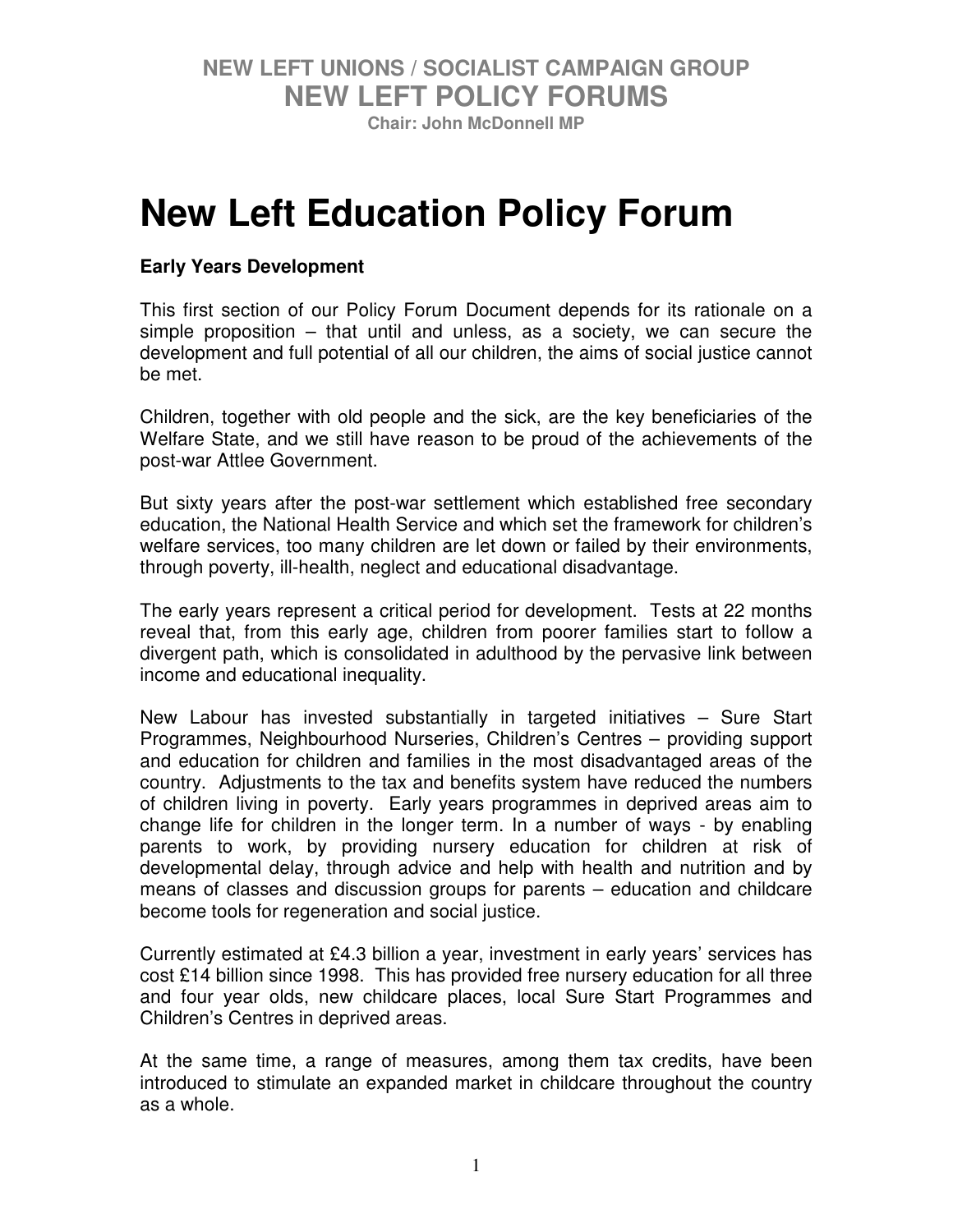**Chair: John McDonnell MP** 

More recently, the DfES five-year plan set out a vision of a Children's Centre in every community combined with out-of-school care from age five, more opportunities for parents of under-twos to stay at home, 12.5 hours of flexible free 'educare' (currently positioned as free nursery education) and better support for all parents who want it with the bringing up of their children.

#### *The present reality*

The total realisation of this vision is still some way off. Inequalities in the distribution of childcare mean that the best performing local authority areas offer six times as many childcare places as do the lowest.

Currently, Sure Start initiatives are targeted mainly at those living in the 20% most deprived wards, reaching some, but by no means all, of the poorest families in the country. There is not yet sufficient information to make an assessment of the impact of local programmes on children's lives, but the preliminary findings are positive.

Outside those areas, many if not most families affected by poverty are not able to access the benefits of Sure Start Programmes, or to obtain a free or subsidised childcare place. Help with childcare costs, via the tax credit system, is available only where one or more parents are working. For many families work is not readily available, or previous limited employment experience, health or domestic circumstances make it impractical.

In all areas, childcare may be neither accessible nor affordable. In London, in particular, the average cost of childcare is significantly higher than in the rest of the country. Even with tax credits, childcare is unaffordable for many parents.

A recent study from the National Audit Office revealed the loss of 90,000 childcare places since 1998 and uncertain sustainability for current providers. The UK childcare infrastructure remains weak, characterised by low pay, lack of investment and with staff recruitment and retention problems.

#### *Building a Universal Service*

Currently, the only universal component of the childcare strategy is 12.5 hours of nursery education for 3-5 year olds – now positioned as 'educare'. A review of 21 European and English-speaking nations found a range of publicly-funded provision covering between 12.5 and 48 hours a week, the average being 32 hours per week.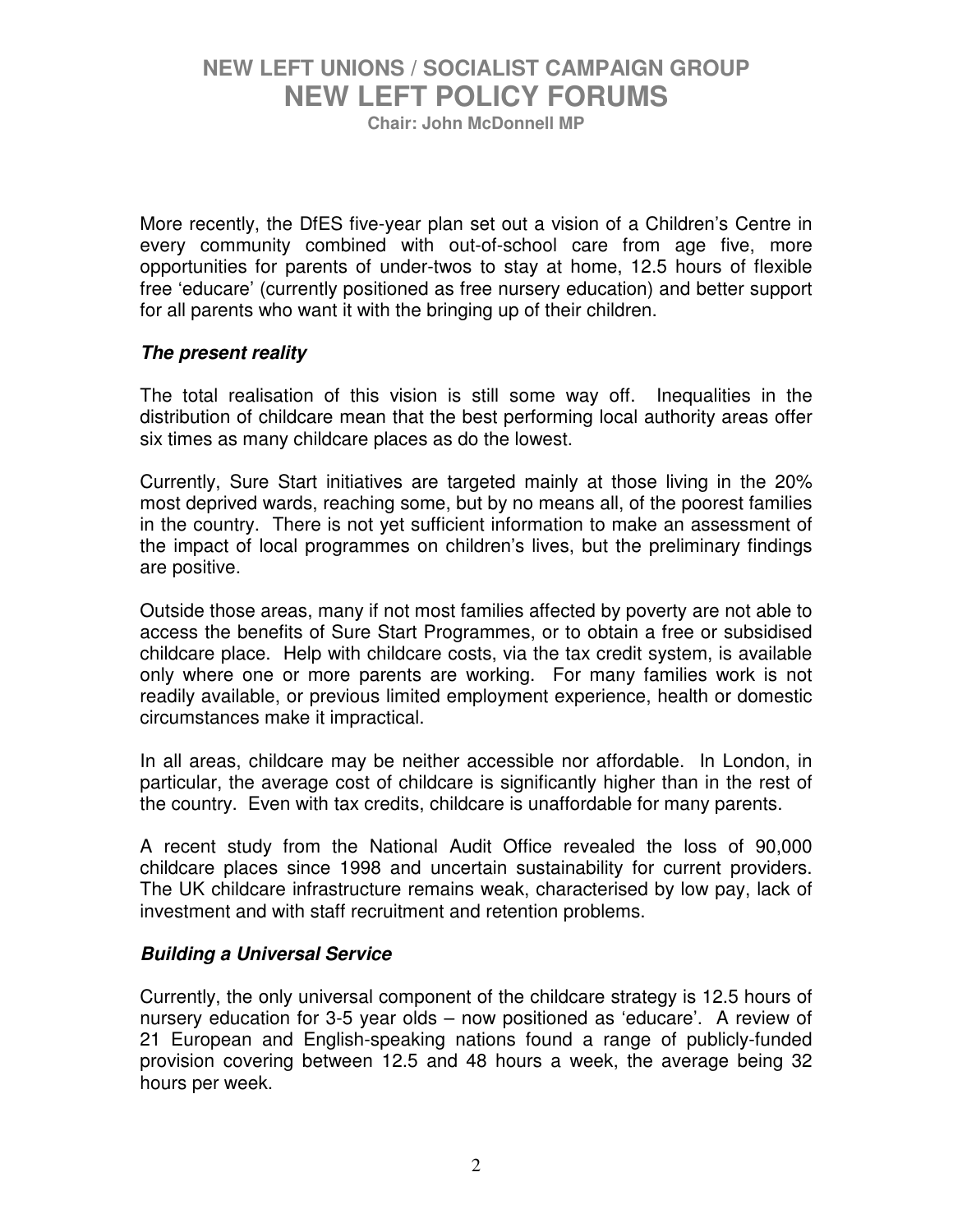**Chair: John McDonnell MP** 

The Government has offered a longer term vision of affordable childcare, accessible to all, but, in the here and now, an incremental increase in the universal free element to 20 hours per week would make work a realistic possibility for parents today. For children under three, for whom there is currently no right to free childcare, the introduction of publicly funded provision could be used to take account of respite, learning or occupational factors.

The impact of these measures would be considerable. By altering the balance between universal and targeted measures, a much stronger childcare infrastructure would be better placed to serve the range of needs which exist in all communities.

An increase in publicly-funded provision of this nature would ensure that all families affected by poverty could access free childcare. Additional help with parenting, or opportunities to gain skills or qualifications, as part of the childcare offer, would help parents to move into paid employment as and when their children's needs make it appropriate for them to do so.

#### *Building a Culture of Empowerment*

The investment of resources is , however, just one component of the design of children's services. In other countries, for example Sweden, where high levels of welfare provision have been a longstanding feature of social policy, the need for a more holistic approach to the care and education of children has led to a rethinking of services.

Here in the UK, a foregrounding of similar issues has led to the development of *Sure Start*. The design of *Sure Start* is linked to research findings which have illuminated the importance of the family as a context for learning and the influences which transmit intergenerational success in education and in life generally. Evidence has also come forward relating to the wider benefits of learning in relation to health and well-being, employment status and social mobility. This has served to underline the potential of learning for families as a tool for regeneration and social inclusion.

The strategic value of *Sure Start* lies in the importance of the early years as a critical period both for child development and for the establishment of parenting practices. The degree of freedom granted to local Programmes has meant that, in a number of cases, the approach has been to work through a culture of empowerment, with parents involved in decision-making and taking paid jobs within the Programmes.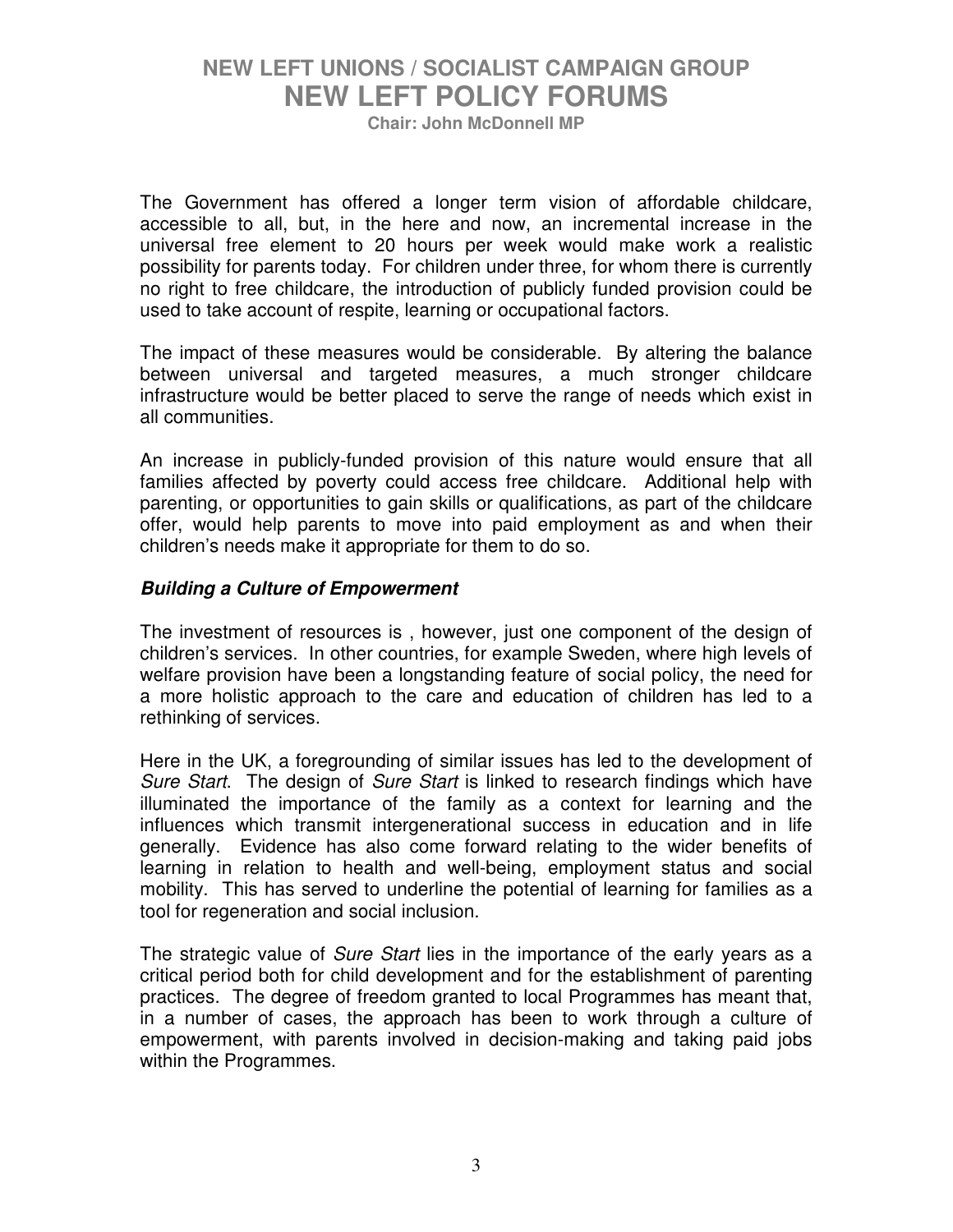**Chair: John McDonnell MP** 

Since the 1980s, education policy has rested increasingly on the freedom of schools to operate within "quasi-markets", recasting parents and children as "educational consumers". But constructing education, or health and welfare services, as an extension of consumer choice displaces an alternative concept of public provision, one that is organised on principles of solidarity and mutuality and is capable of offering opportunities for democratic participating to children and adults alike.

Of particular relevance to regeneration may be childcare initiatives which adopt or emphasise a social enterprise model, one that is actively engaged in intermediate labour market approaches, creating stable jobs for the local community within their programmes and transitional employment opportunities for others. Across Europe, the emergence of social enterprise has in many countries been associated with the development of co-operatives and other social forms of organisation to deliver childcare.

Within this model of operation, demarcation lines between staff and users are minimised and there is a fluid and developing pattern of learning opportunities and mutual self-help activities. The care and upbringing of children by parents requires skill and perseverance. Within this type of model there is encouragement for parents to realise the economic and vocational potential of these and other skills.

#### *Democratising services*

There are clear signs that the Government's interest in an expanded early years and childcare service remains high.

Early years' provision appears to offer value to a range of crossing-cutting objectives, from improving child development and raising school standards, to meeting the needs of the economy by improving skills, to combating poverty and promoting social inclusion, but most particularly in its potential to engage those most voiceless and disenfranchised by previous experiences of education.

Allowing users to determine the shape of services can be challenging. It is clear also that kick-starting the delivery of childcare, after years of policy neglect, has been more difficult than anticipated.

But public services offer us evidence of our citizenship. To be properly effective, they must not only be available to the most vulnerable members of society, but must also be open to influence and change and to offer democratic participation. This, together with the investment which is needed, is the challenge for a thirdterm Labour government.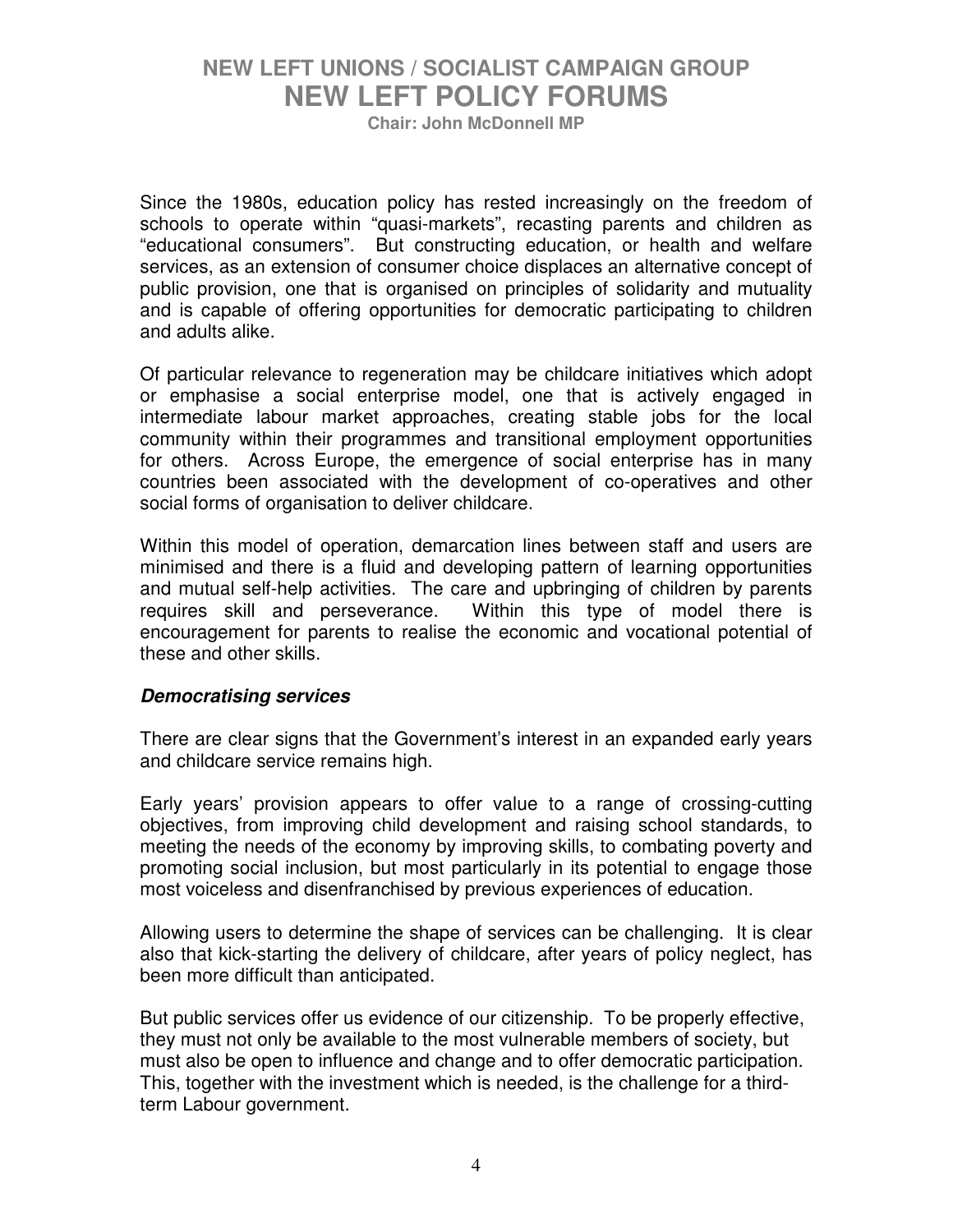**Chair: John McDonnell MP** 

#### **Selection, Specialisation, the Threat of Privatisation and the Case for the Community School**

In a number of key respects, the education programme pursued by New Labour since its election victory in 1997 represents a clear continuation of the policies adopted by the Major Government between 1990 and 1997: the continued emphasis on school inspection and accountability; the continued dismantling of the National Curriculum, particularly at Key Stage Four; frequent recourse to the language of choice and diversity; a perceived need to involve the *private* sector in major aspects of *public* provision.

Speeches by leading politicians from the two main political parties and the two 2004 strategy documents – the Conservatives' *Right to Choose*, published at the end of June, and the Government's *Five-Year Strategy for Children and Learners*, published at the beginning of July – even share a liking for certain key phrases and clichés to give expression to politicians' fears and prejudices. We have actually reached the stage where the language used by Conservatives and New Labour politicians and policy-makers is more or less interchangeable, finding a prominent place for such tendentious statements as: 'greater personalisation and choice are at the heart of better public services and higher standards'; 'choice means greater diversity of provision and providers'; 'it is time to see an end to large "one-size-fits-all" state institutions', etc.

This section of our Policy Forum Document examines the *Five-Year Strategy* in the light of what it tells us about the Government's attitude towards choice and diversity, selection, specialisation and the privatisation of public services. It also looks at some of the long-term initiatives which could hold out prospects for improvement and progress.

The New Labour *Strategy* highlights an increase in the numbers of two types of school, specialist schools and city academies, as the chief means of enhancing choice and diversity in the secondary sector. The number of specialist schools and colleges has already increased from 196 when Labour came to power in 1997 to 1,955 in September 2004; and it is envisaged that there will be a further massive expansion over the next four years. The number of city academies – 17 in September 2004 – will have increased to 200 by the year 2010. And it is envisaged that 95 per cent of state secondary schools will be either specialist schools or city academies by the year 2008.

The Government's concern to promote choice and diversity at the secondary level, very clearly expressed in its July document, has to be seen in the context of its hostile attitude towards the idea of the comprehensive school so evident in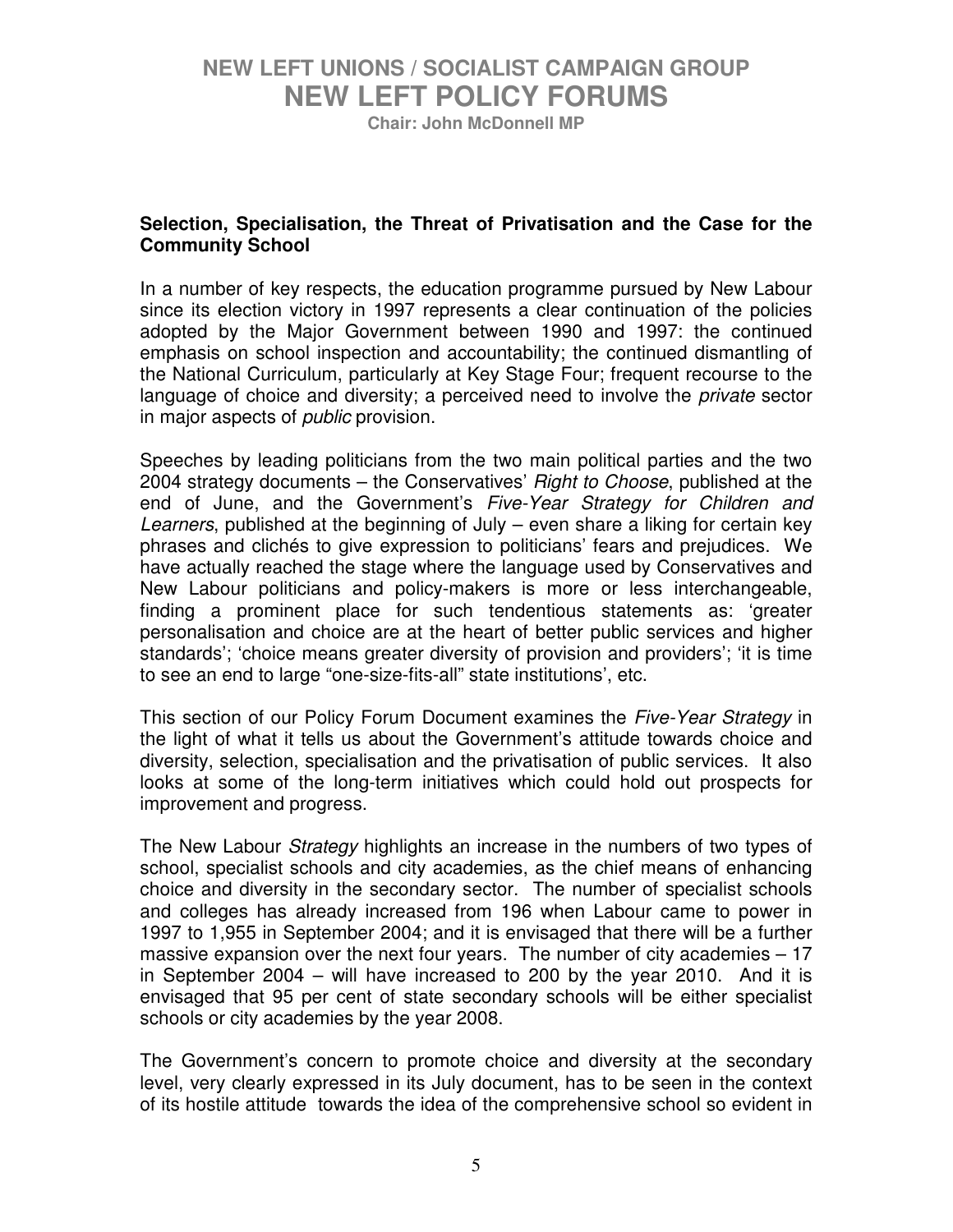**Chair: John McDonnell MP** 

the seven-year period since its 1997 victory. And this has been accompanied by a total refusal to contemplate the possibility of ending the selection procedures adopted by the 164 surviving grammar schools.

Back in 1995, while he was attempting to pacify a restless audience during a lively education debate at the October Labour Party Conference, David Blunkett made the now famous statement: 'Read my lips. No selection, either by examination or interview, under a Labour government.' It later transpired that what he had *meant* to say was 'no *further* selection', and this gave the statement a totally different meaning. The phrase 'no selection' meant an end to the existing grammar schools; 'no *further* selection' was, in effect, a guarantee of their retention.

Then on 12 March 2000, two days after the announcement of the voting figures in the Ripon ballot which guaranteed the future of Ripon Grammar School, Blunkett gave an interview to *The Sunday Telegraph* in which he said: 'I'm not interested in hunting the grammar schools. … Arguments about selection are part of a past agenda.'

In a speech he gave to a group of modernising Labour activists in Bedfordshire (known as 'Progress') in September 2000, Tony Blair himself said that the debate about selection was part of the agenda of the 1960s and 1970s, and he attacked comprehensive schools for adopting a one-size-fits-all mentality – there was 'no banding or setting, uniform provision for all, hostility to the notion of specialisation and of "centres of excellence" within areas of the curriculum'.

In February 2001, the Prime Minister refused to distance himself from the claim made by his Communications Director Alastair Campbell that 'the day of the bogstandard comprehensive' was over. This was at the time of the publication of the 2001 Green Paper which Blair said was ushering in 'a post-comprehensive era'. From now on, according to Blair, everyone should note that 'promoting choice and diversity' was 'synonymous with raising standards and achieving results'.

Far from securing an *end* to eleven-plus selection, which means thousands of pupils being forced to attend second-class secondary modern schools, the Labour Government has actually presided over a large and continuing *increase* in the number of grammar-school places. According to statistics published in *The Times Educational Supplement* of 26 March 2004 and in *The Daily Telegraph* of 27 March 2004, there are now 150,750 grammar-school pupils in England, representing 4.6 per cent of the secondary school population, compared with 111,848 pupils, representing 3.8 per cent, ten years ago. This 35 per cent increase in places, caused solely by the expansion of existing grammar schools, is equivalent to the creation of 46 new selective schools.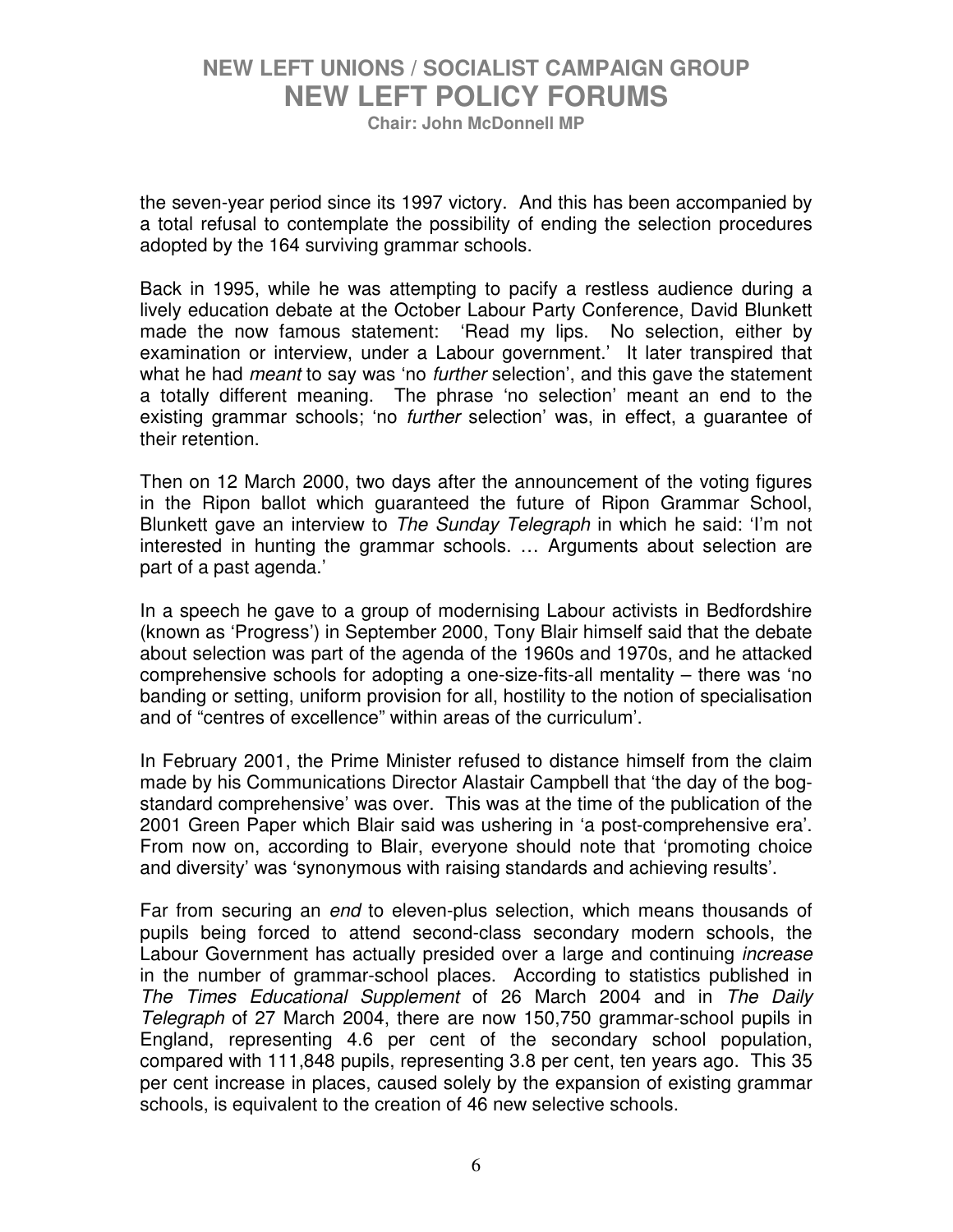**Chair: John McDonnell MP** 

The emphasis on *specialisation* as part of the drive to promote choice and diversity is *not* a new phenomenon, but dates back to the early years of the Major administration. In July 1992, the then Education Secretary John Patten wrote an article for *New Statesman and Society* in which he argued that 'selection should not be a great issue for the 1990s as it was in the 1960s. The new S-word for all Socialists to come to terms with is "Specialisation"'.

The idea of 'selection by specialisation' has not endeared the specialist schools policy to supporters of comprehensive education. Yet there is evidence that this policy is now growing in popularity, and this is especially the case now that the right to acquire specialist status will no longer be restricted to an elite group of schools. There are, however, a number of problems associated with the scheme which need to be kept under review. Although only 6 per cent of such schools choose to do so, it is currently possible for schools specialising in technology, languages, sports, arts and music to select up to 10 per cent of their pupils on the basis of aptitude. This raises the whole question of how one can distinguish 'aptitude' from 'ability', except possibly in such areas as sport and music. There is also the point that in our class-divided and highly competitive society, specialisms can never be equal: they rapidly become ranked in a hierarchy of status. There is a real danger that the proliferation of specialist schools will exacerbate the already steep pecking order of secondary schools, particularly in urban areas.

More worrying than all of this is the policy of encouraging the spread of city academies. The idea of city academies is clearly modelled on the Conservative's City Technology Colleges Project announced by the then Education Secretary Kenneth Baker at the 1986 Conservative Party Conference. It was the original aim of Mrs Thatcher's Government to see a large network of CTCs established in inner-city areas throughout the country, but the programme stalled with the creation of just fifteen. New Labour has learned from the Conservatives' mistakes. Most significantly of all: whereas Kenneth Baker announced that business would pay 'all or most' of the estimated £10m cost of a new CTC, the present Government wants only about £2m from its sponsors. Of course, one of the chief problems with any such scheme of privatisation is that wholly undesirable or unsuitable individuals will gain control of our schools. One thinks here particularly of Sir Peter Vardy, an evangelical Christian who believes in 'creationism' and who already sponsors Emmanuel City College in Gateshead and a second college in Middlesbrough.

The ironic thing is that all of this is happening against the background of a remarkable story of *comprehensive success*. As measured by those entering and passing public examinations, standards have been steadily rising since the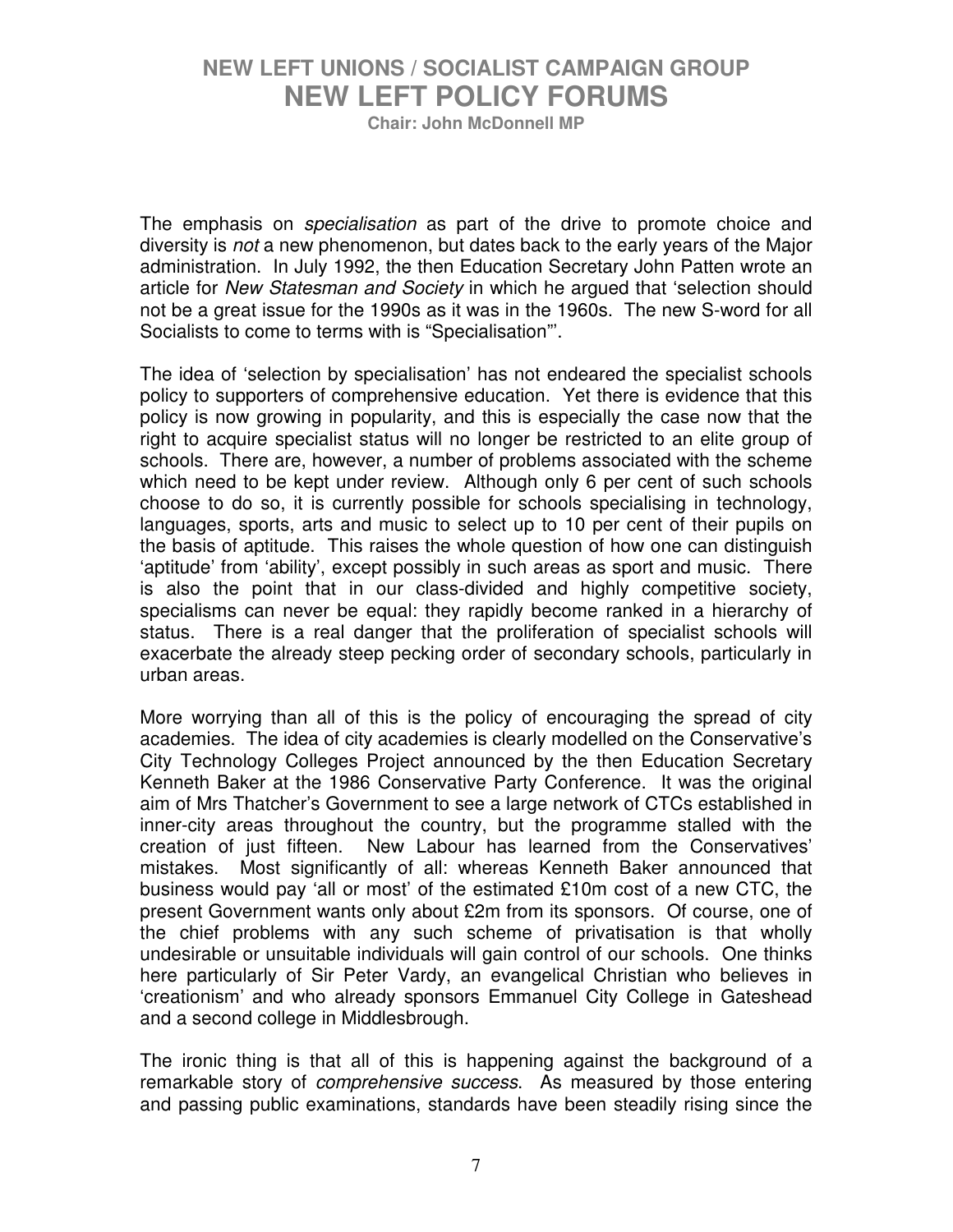**Chair: John McDonnell MP** 

comprehensive school first became national policy in the 1960s. In 1962, when some 20 per cent of eleven-year-olds were selected for a grammar-school education, only 16 per cent of pupils obtained five O Level passes. In 2004, 52 per cent of sixteen-year-olds achieved at least five A\* to C passes at GCSE. The A Level examination, originally designed for less than ten per cent of the population, was achieved in two or more subjects by 37 per cent of young people in 2001. Numbers in higher education have risen from around eight per cent of the relevant age group in the early 1960s to 43 per cent today, with a government aim of increasing this to 50 per cent by the year 2010.

The Report of the cross-party Education Select Committee on secondary school admissions, published on 22 July 2004, argued that 'the Government needs to explain how it reconciles its insistence that there will be no return to selection with its willingness to retain and increase selection where it already exists'. It raised concerns that parents in many parts of the country were struggling with an unclear and poorly regulated admissions system. In the words of the Report: 'the school admissions process, founded on parental preference, can prove a frustrating and time-consuming cause of much distress in the lives of many families'.

The city academy programme was dealt a double blow on 17 March 2005 when league tables based on 2004 test results for 14-year-olds in English, maths and science revealed that nine of the academies came in the bottom 200 schools in England and when a report of the House of Commons Education and Skills Committee attacked the DfES for putting substantial resources into new academies without producing any reliable evidence on which to base the expansion of the project.

It would be really good if Labour ministers could (re)discover a belief in human educability, which was, after all, the original basis for the comprehensive reform. When this Government interferes in the *internal* organisation of schools, it does so in order to encourage setting by ability, even in the primary school, and the pinning of ability labels on children from an early stage. In other words, differentiation *within* schools as well as selection *between* schools, which is what Sir Keith Joseph was arguing for in an interview with Brian Walden on ITV's *Weekend World* in February 1984. Ministers really ought to find time to read the recently-published *Learning Without Limits*, compiled by a team of researchers at the University of Cambridge School of Education and based on the experiences of a group of classroom teachers who have rejected the concept of 'fixed ability'. This book has already received ecstatic reviews, notably by Tim Brighouse in *The Times Educational Supplement* (4 June 2004). It is only when we dismantle all the structures rooted in the fallacy of fixed ability or potential that we will have a truly effective state education system.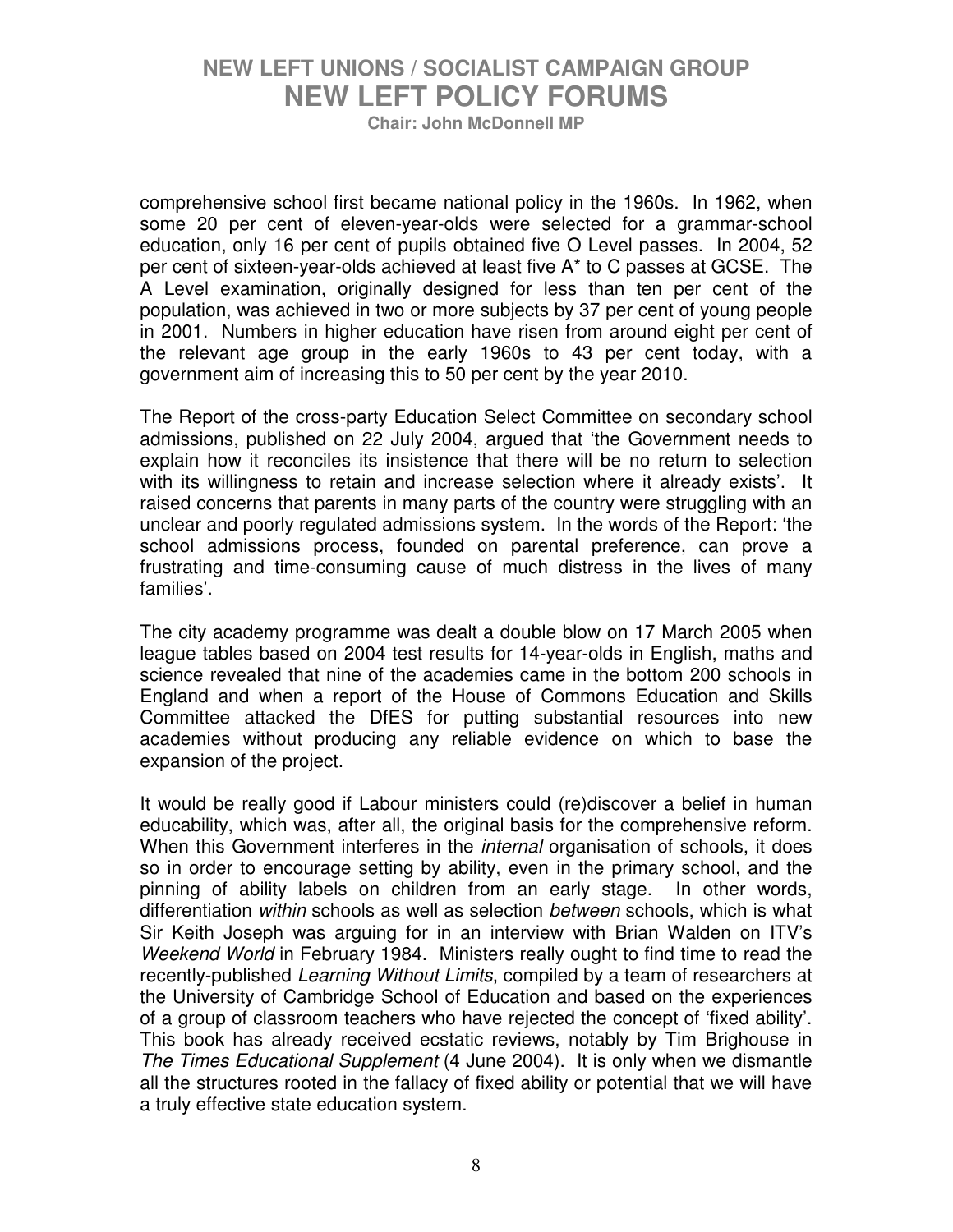**Chair: John McDonnell MP** 

What, then, are the short-term and long-term issues that the Left needs to concentrate on?

#### (1) *Short-term issues*

- We need to continue the campaign against selection at 11, pointing out, for example, that exam results in Kent are worse than those in many inner-city boroughs in London.
- It might not be possible to reverse the Government's policy on specialist schools expansion, but we need to monitor their effect on existing hierarchies of schools in urban areas. We also need to resist the idea that specialist schools should have the right to select 10 per cent of their pupils on the basis of a dubious definition of 'aptitude'.
- We need to be particularly energetic in opposing the idea that corporate sponsors can buy and run schools. Even if suitable sponsors could be found, schools are not football clubs to be bought and sold by wealthy entrepreneurs. At the very least, we need to endorse the recommendation of the Commons Select Committee that the projected £5bn earmarked for the establishment of 200 city academies should be withheld until there has been a proper evaluation of the work of the existing 17 academies

#### (2) *Long-term considerations*

• It can be argued that the Government has missed a golden opportunity to reform the whole structure of post-16 qualifications; and this is something the Left needs to campaign on. It was the Government itself which launched a major review of qualifications for older students in January 2003, to be carried out by Mike Tomlinson, a former Chief Inspector of Schools. When the Final Report of the Working Group was published in October 2004, it recommended the introduction of a broad 'baccalaureatestyle' diploma designed to replace or subsume GCSEs and A Levels, improve parity of esteem between academic and vocational courses and broaden access to higher education. Unfortunately, the White Paper on the 14 to 19 curriculum, *14-19 Education and Skills*, published by new Education Secretary Ruth Kelly in February 2005, rejected the Tomlinson Report's key proposal for a four-tier overarching diploma embracing all academic and vocational qualifications and opted instead to retain GCSEs and A Levels largely in their present form. Its main feature was to accept the need for a rationalisation of vocational qualifications, with the proposed replacement of the existing 'alphabet soup' of 3,500 separate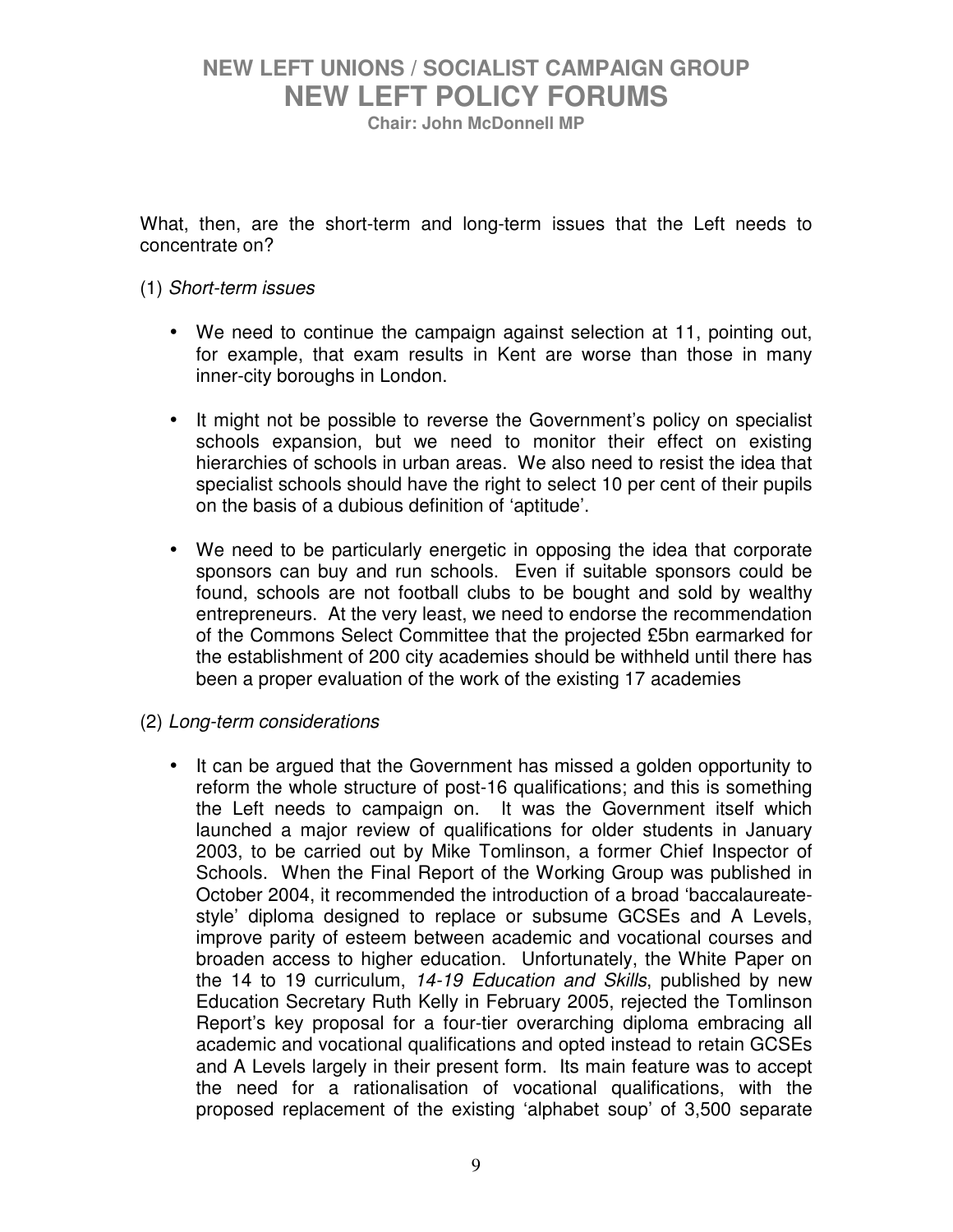**Chair: John McDonnell MP** 

qualifications by a three-tier system of 'specialised diplomas' in 14 occupational areas or 'specialised learning lines'. Of course, this did nothing to solve the problem of the divided post-14 curriculum.

• We can at least welcome DfES support for the idea of the community school, albeit in a fairly primitive form. Under the heading 'Wrap-around childcare in schools', the *Five-Year Strategy* announces the development of a model for an 8 am to 6 pm 48-week-a-year childcare offer in primary schools. 1,000 primary schools will be offering this model by 2008; and it is planned to extend the idea to embrace a number of secondary schools. Provided this does not lead to the exploitation of teachers and other workers, it is an initiative to be welcomed.

#### **Further Education and Training**

#### **Lifelong Education**

In recent years we have seen many moves towards the marketisation of education. The introduction of top-up fees, tiered funding in further education, contracted out prison education and sporadic provision of adult education have served merely to increase fears that privatisation is very much part of the New Labour agenda.

Marketisation is creating the worst kind of educational divide – choice is readily available for those who can afford it, but is unattainable by those who need it most. This Government has preached increased access to education since 1997, but practice has contradicted this. In a Labour third term, we want to see a reversal of this situation.

Education transforms and empowers people's lives. Access to it should be based on ability to study and not ability to pay. Currently less than 30% of the UK workforce have intermediate/technical skills, and this compares with 50% in France and 65% in Germany. Every time the economy goes into boom there are crucial skills shortages. Put simply, this skills gap will continue to widen without a full commitment from the Government and from employers to closing it.

#### *Government commitment*

The Government must now concentrate on *employment* needs not just *employer*  needs. Without a government commitment to a wide, fully resourced and funded training agenda that obliges employers to educate for life and train for the economy's needs, employers will continue to train their workforce to stand still.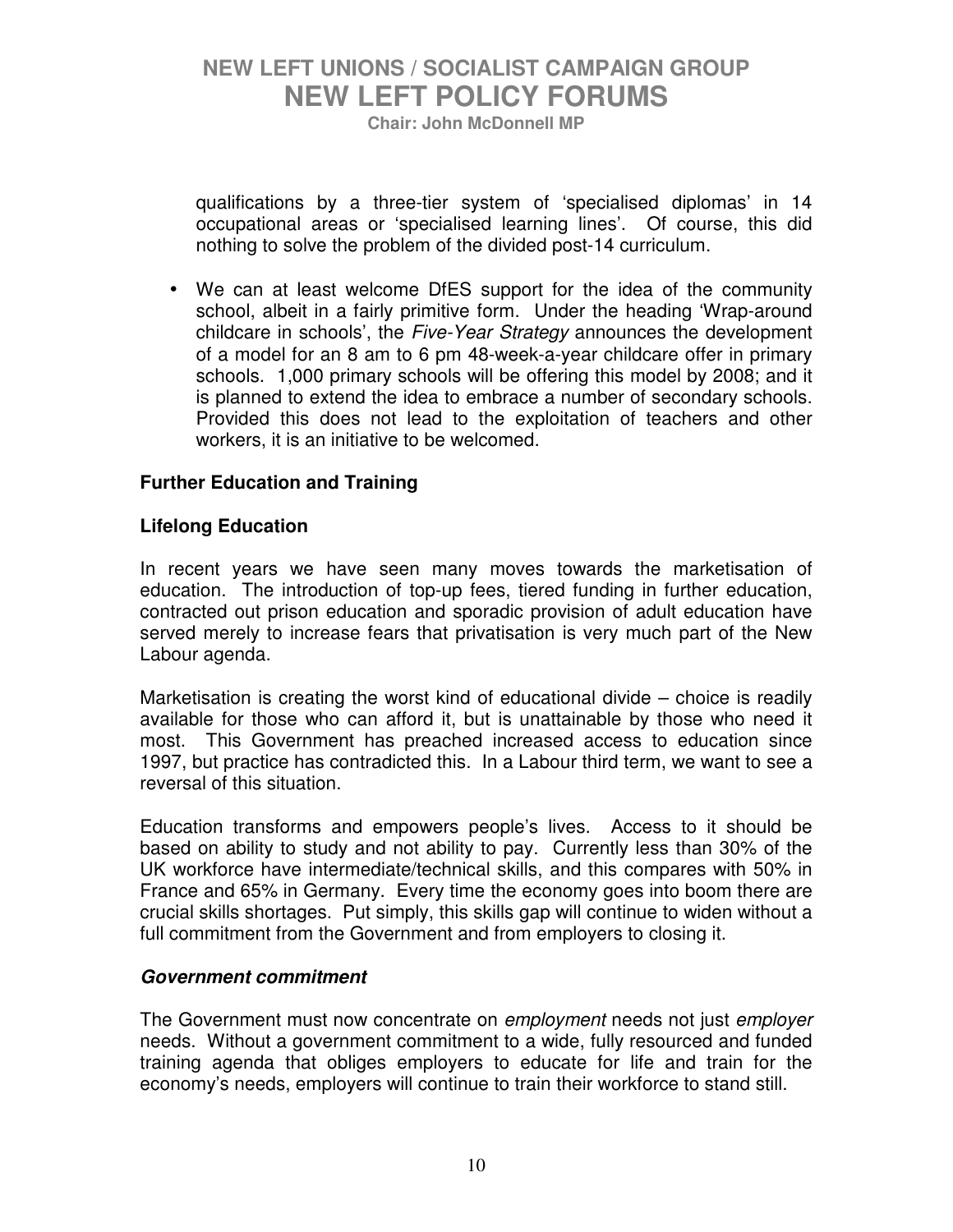**Chair: John McDonnell MP** 

The current piecemeal workforce training cannot continue. Employers are bridging their skills gap by 'poaching' rather than 'coaching'. Currently there is no incentive for businesses to give their workforce more than the minimum skills for their narrow immediate needs and to start giving them the skills they need for the future. The past century has shown that volunteerism in employer training does not work. There has to be more of a positive incentive to get firms to train and increased power given to union negotiators.

The recent economy drive towards privatisation and the ever-increasing number of agency workers have meant that much of the workforce training agenda of the past has been lost. The Government is now on the back foot and it will not be easy to regain the level of skills provision pre-privatisation, although we can start by re-establishing comprehensive training in all nationalised public utilities.

Had the Government's agenda really been to train a workforce fit for the  $21<sup>st</sup>$ Century we might have seen a greater focus on training in the Information and Consultation Regulations. What would be simpler than committing employers to an education and training committee in the work place where, sitting alongside union learning representatives would be the employer, who would be required to outline a full workforce-training plan?

At the same time, without a government commitment to Paid Educational Leave or Time Off to Learn, it will be impossible for many workers to find time to study, juggle caring responsibilities, travel arrangements with shift patterns and so on. Employee Training Pilots show how enabling people to study in work time transforms the situation. Extending this to statutory paid educational leave and full maintenance will be the only means of ensuring that training is seen as a *bonus* and not as a *determent*.

#### **Employer commitment**

All too often, it is the business lobby that has stood in the way of our progress. The future of workplace learning is dependent on a commitment by the employers to adequately train their workforce. Employers realise the skills gap is a problem, but they believe it to be society's problem rather than theirs. For years employers have reaped the rewards of the state-funded education system but employers cannot just be the consumer of skills and they have to foot some of the bill.

Currently consultation with unions on training and employee development is legally required only when recognition is conceded after a ballot. For education and training to be taken seriously, it has to stand alongside pay and conditions in the collective bargaining list so unions have the statutory right to negotiate on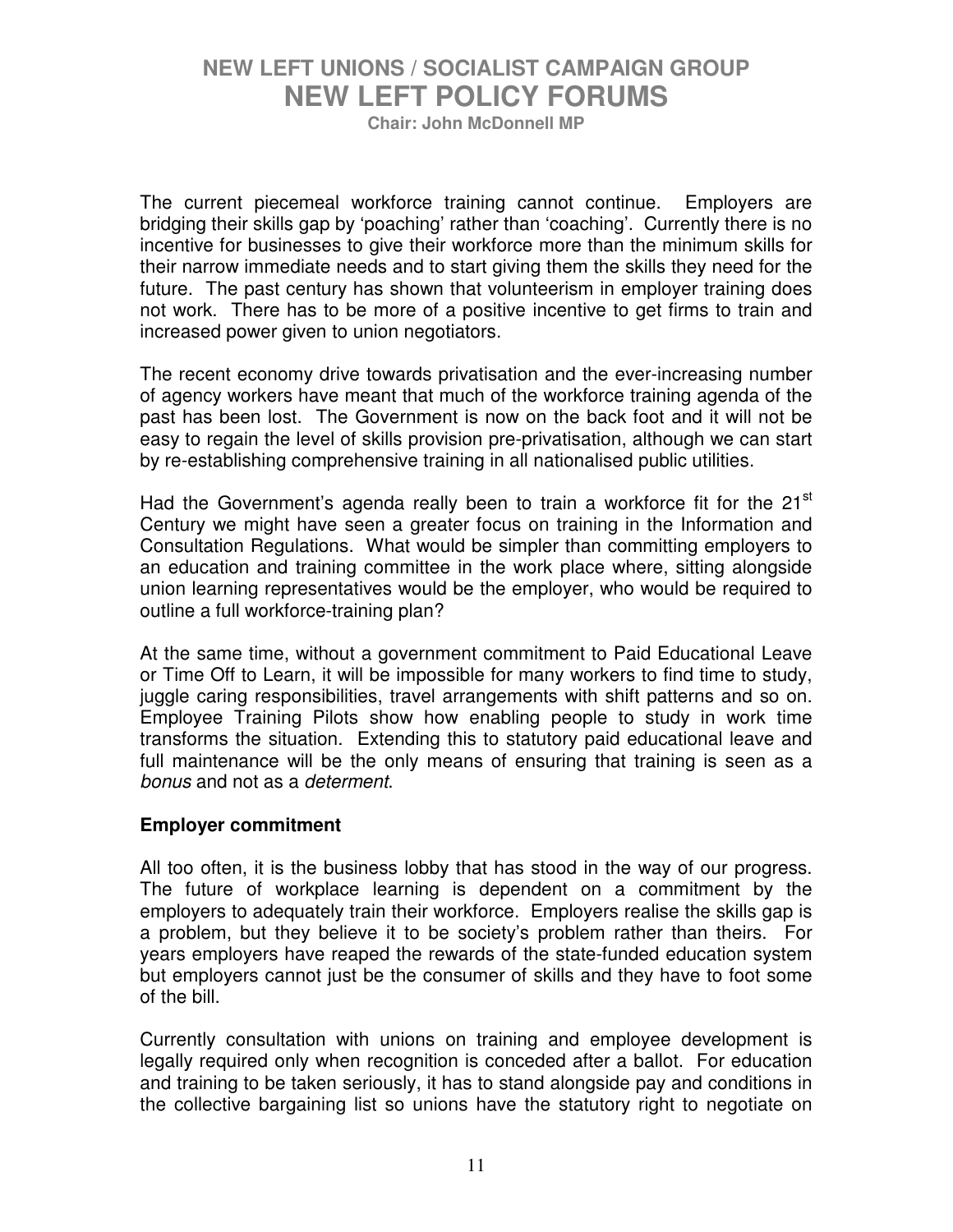**Chair: John McDonnell MP** 

these issues. It is surely a scandal that unions cannot currently negotiate on these terms.

Business should look to the trade union movement for ideas. The phenomenal growth in union branch learning representatives has shown how "barefoot" union education advice and guidance workers can reach part of the workforce that employers and government can only dream about. With the creation of a Union Learning Academy, the diverse strands of the TUC's and union's education and learning work and the new streams of union learning prompted by the Union Learning Fund, will be brought together into a new coherent and coordinated service. However, for this to have a real impact it needs to be backed by legislation and regulations to ensure employers have to consult on their learning and training plans. A number of policy initiatives are necessary for future development:

- learning committees in the workplace to match health and safety committees
- union learning representatives who have a statutory right to discuss training plans with their members
- employees who have the right to consult their union learning representatives on requests for training and receive a considered response from employers

#### **Education for all**

It is important to take account of some simple facts about further education in this country:

- there are four million further education students throughout the UK
- 44% of all level three qualifications are awarded at local colleges
- more than half of all vocational qualifications are awarded via colleges
- 43% of students in higher education come from FE
- 13% of higher education is taught in FE
- colleges are grossly under funded with College staff earning 7% less than those working in schools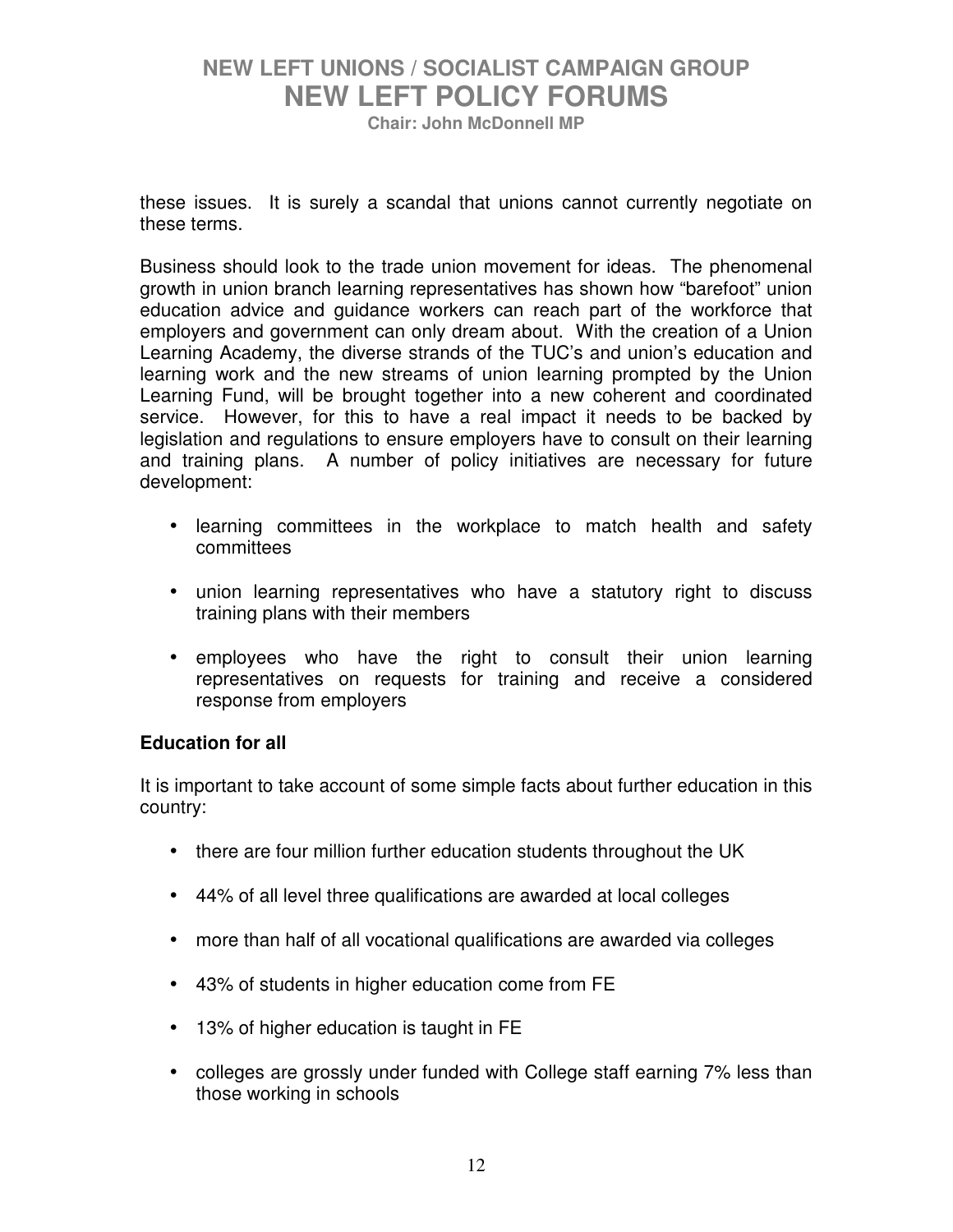**Chair: John McDonnell MP** 

#### **Making curriculum and qualifications inclusive**

The elitist, class-based nature of English education and training is systemic within the curriculum and qualifications structure which prepares students for further study or employment. The disparity of esteem and status between 'academic' learning and 'vocational' learning has bedevilled the English system for over a century and goes to the heart of the country's appalling record in skills generation, productivity and international competitiveness. The last seven years have seen progressive moves towards reform of the 14-19 curriculum, but, as we have seen earlier in this Document, the Government has now rejected key elements of the Tomlinson Report. The introduction of two-year Foundation Degrees and other vocational initiatives in higher education could be the means to open opportunities for the real recognition of skills and new employment prospects – especially in the public service and para-professions. But foundation degrees must be funded on comparable rates to other areas in higher education and provide the firm foundation for progression to full degrees and professional qualifications.

Recently there has been a recognition of this country's disastrous legacy of adult illiteracy, innumeracy and low skills, and attempts have been made to address this. We have taken steps forward in Skills for Life basic skills policies as well as with the introduction of an entitlement to level 2 qualifications for all adults. We are close to a curriculum and qualifications framework for adult education and training that adult learners deserve. These policies will not however be taken seriously without the recognition of the almost insurmountable barriers created by lack of financial support. The introduction of a non means-tested adult learning grant, above its current pitiful level, must be a first priority.

#### **Funding the gap**

Further Education Colleges are no longer the Cinderella of the tertiary sector, and have been recognised for what they do and what they can achieve. They are facing increased targets from an ever-demanding government, society and economy. Colleges have shown they are willing to rise to this new challenge, but will underachieve unless they get increased pay for their staff and resources for their students.

Training in the workplace and teaching the next generation will be impossible unless the Government is committed to closing the funding gap between schools and FE colleges and establishing pay and professional parity with other sectors of education. We can no longer rely on the further education sector to do more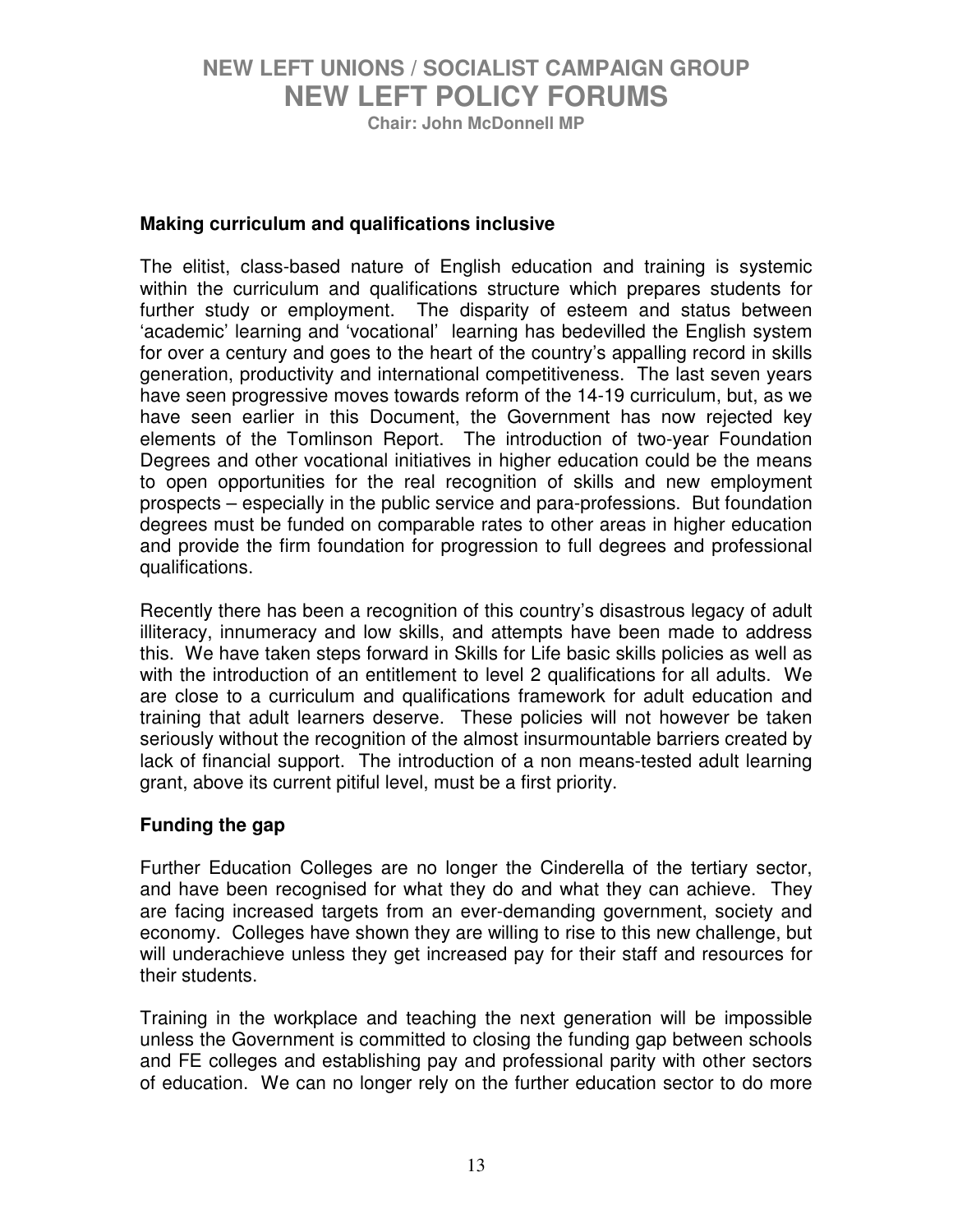**Chair: John McDonnell MP** 

work and get the same results as schools and higher education on a fraction of their funding.

Exacerbating the funding gap is the introduction of different funding, based on performance. These tiered funding arrangements – whereby the colleges with the most problems – usually in urban areas – receive less money than the rest, are absurd. We want good local provision not an artificial 'choice' between first and second-class establishments. The introduction of differential funding heralds a new era throughout education. Performance related pay, tiered funding, top-up fees and so on will spell disaster for the achievement of a universal education system.

Further investment in further education should come from the public purse and it is surely wrong that new investment should arise from institutional links with businesses, thereby increasing the divide between wealthy institutions and those with basic funding.

#### **Higher Education**

New Labour inherited a higher education situation in 1997 that was both full of exciting possibilities, but also fraught with very real difficulties. Over a period of 50 years, the overall participation rate in all forms of HE had increased elevenfold: from around 3 per cent in 1950 to around 33 per cent when David Blunkett became Tony Blair's first Education Secretary – with New Labour committed to a new participation rate of 50 per cent by the year 2010. Expansion has been particularly rapid since the passing of the 1988 Education Act; but it could be argued, that this had been engineered 'on the cheap', with a tight squeeze on the 'unit of resource' for each student and university staff pay allowed to fall considerably below the rate of inflation. Indeed, on this last point, it had been estimated by the CVCP (Committee of Vice-Chancellors and Principals) in 1996 that teachers working in British universities would require a 37 per cent pay rise simply to bring them back to the pay levels they had enjoyed in 1981.

#### **The 2003 White Paper and 2004 Legislation**

After 18 months of media speculation, four postponed press launches and a number of well-sourced 'leaked' stories about serious differences of opinion within Tony Blair's Cabinet, the then Education Secretary Charles Clarke finally announced the Government's plans for the future of higher education in a 105 page White Paper, *The Future of Higher Education*, published on 22 January 2003.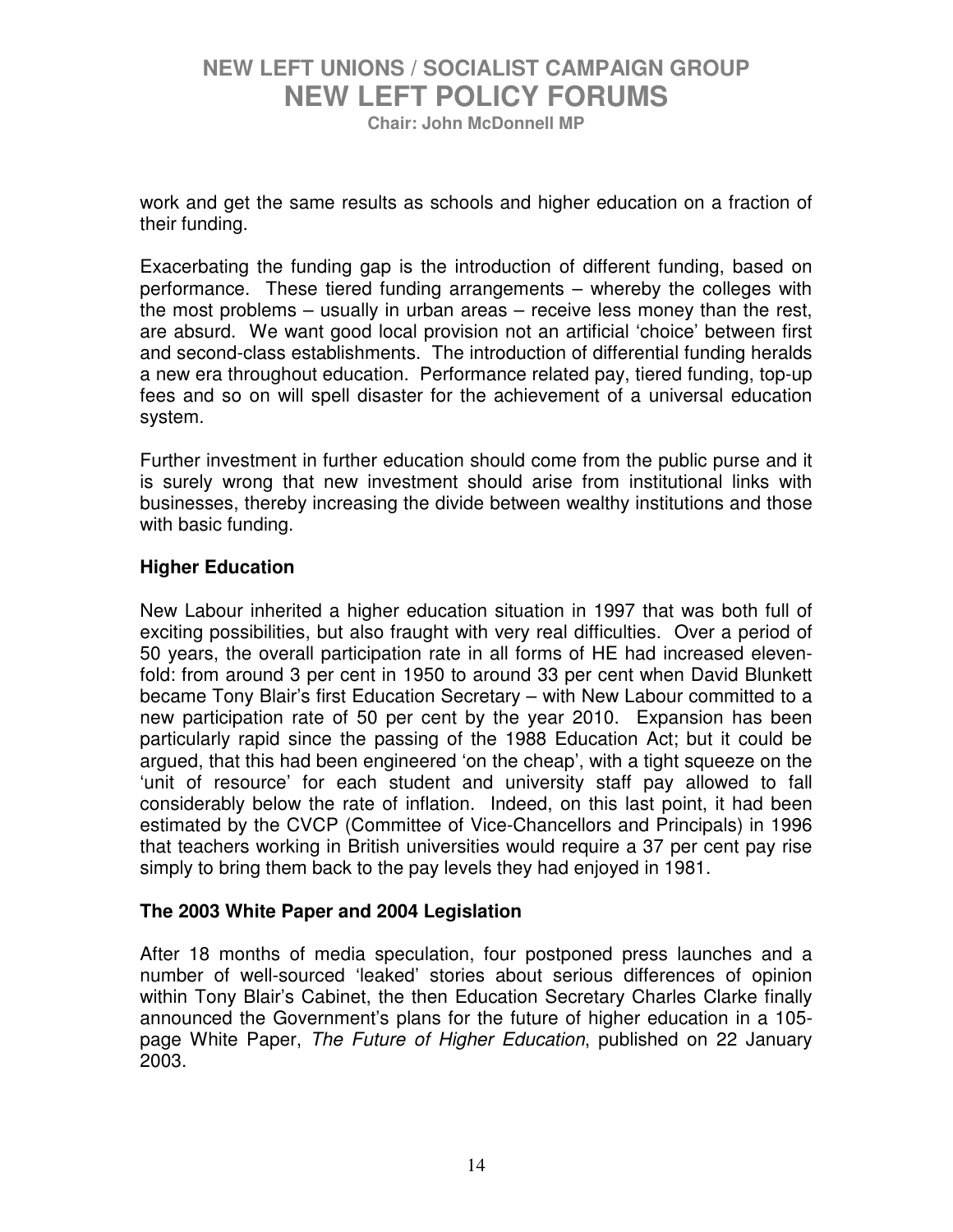**Chair: John McDonnell MP** 

Many of the more immediately controversial measures to be found in this document were, of course, concerned with funding. From 2006, universities in England would be able to charge 'top up' tuition fees of up to £3,000 a year for their most popular and prestigious courses. Tuition fees would no longer be paid 'up-front'; and students would not have to pay their fees until they had graduated and were earning at least £15,000 a year (a repayment threshold that was higher than the previous one of £10,000). Payments after graduation would be made through the tax system, linked to the ability to pay.

Legislation allowing universities to charge students annual top-up fees reached the statute book on 1 July 2004, but this measure is widely opposed within the Labour Party and can never form part of a left-wing education programme. It should not be forgotten that during the Bill's rocky ride through Parliament the Government's majority was slashed to five at its second reading in the Commons in January 2004. This can hardly be regarded as a mandate for pressing ahead with this proposal.

#### **'Great' Universities – What's in a Name?**

Quite apart from the funding issue, the Higher Education Act undermines many of the principles for which a Labour government ought to be fighting. There are real concerns that in terms of language as well as funding, the Government is devaluing the contribution and achievements of the overwhelming majority of students and the universities at which they study. Clearly, the history of the development and funding of HE in Britain and access by class have combined to ensure that universities do not all share the same functions. For example, there are universities which are likely to be and remain leading universities in terms of research – although the current funding regime for the latter as referred to above, needs to be fundamentally changed so that this stratification does not continue to be endorsed as a matter of public policy.

However, the debate on admissions (which is actually about the skewed admissions in terms of upper socio-economic class of a few institutions) has been at the expense of the contribution and reputation of the mainstream universities in widening participation. It has been accompanied by statements, including from Ministers, that the former group of universities are Britain's 'great' universities, that they are 'world-class' institutions and that they are *per se*, *the* part of the sector which should be valued.

This has done and continues to do a complete disservice to the mainstream universities. It has served to obscure the achievements of their staff and of course, their students. It has also served to confirm prejudices including of employers, business and in the media, notwithstanding the fact that employment